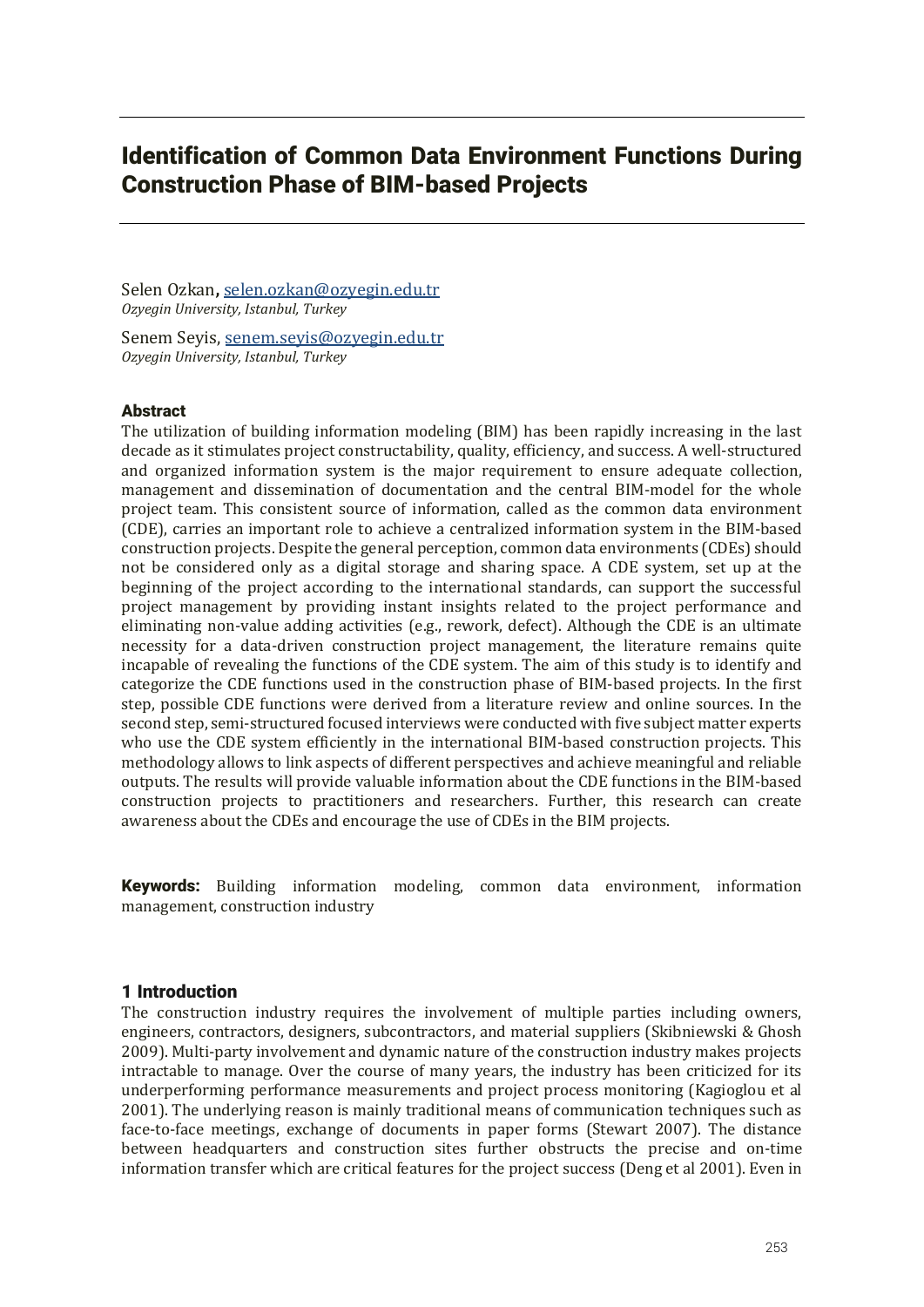a small-sized construction project, the amount of produced and interchanged data is enormous (Deng et al 2001) and excessive dispersed information make the management practices complicated (Skibniewski & Ghosh 2009).

Communication, coordination, decision-making, and knowledge-management, the four key management skills, are significant for the construction projects (Al Nahyan et al 2019). Previous studies show that communication problems and data loss, might cause poor project performance, particularly in complicated construction projects (Ozturk 2020). According to the yearly report of PlanGrid and FMI, 30% of construction data is lost from early stages of the project through the turnover stage and 52% of all reworks are caused by poor data and miscommunication (Schott 2018). These statistics prove the need for a centralized communication network and information repository for collection, exchange, and management of generated data throughout the project life cycle.

Common data environment (CDE) is a centralized information repository where project participants manage processes and exchange information within their authorization frameworks. The CDE is defined as "agreed source of information for any given project or asset, for collecting, managing and disseminating each information container through a managed process" in ISO 19650-1 which is the transformed version of the British BS 1192 Standard. Creating a uniform framework to ensure data consistency is crucial due to the nonoptimal nature of information sharing (Vidal & Möller 2007). On this point, international standards (e.g., ISO 19650 series) give a basis for this uniform framework execution. Despite the general perception, CDEs should not be only regarded as a digital information storage and exchange platform. Stransky (2020) indicated that the CDE is more than just being a storage and a way of sharing data, by facilitating functions like BIM project management, status and workflow management, monitoring construction site progress. CDE can present a perception for the current status of the project by providing accurate information at the required time from anywhere while streamlining the communication, coordination and management among all stakeholders. Moreover, the efficient use of CDE can promote not only the project management skills and collaboration among project participants but also increase the productivity and project value by reducing non-value adding activities such as delays, quality losses and cost overruns.

As the BIM system has started to become a necessity for Industry 4.0, the research on these collaborative work platforms increased. Preidel & Borrmann (2016) identified the challenges and needs of BIM-based collaboration and proposed an approach that streamlines the integration among the CDE and presented software products. Brucher & Hall (2020) investigated the interoperability between tools within a single CDE, CDE within a project or firm, and collaborative and digital twin platforms. Further, Brucher & Hall (2020) proposed a three-dimensional CDE operating within an ecosystem for interoperable CDE development. Senthivel et al (2020) examined how the information container for linked document delivery (ICDD) can be presented across the three CDE frameworks, selected as DIN SPEC 91391-2, OpenCDE-API, and W3C Connected Data Platform. Some studies show that CDE is not just a data and document repository (Simone et al, 2020; Akob et al, 2018; Losey, 2020). One of these works conducted by Simone et al (2020), proposed a conceptual framework that facilitates the presentation of CDE from the point of BIM-oriented processes by integrating its repository function with a knowledge-based system. Additionally, Simone et al (2020) stated that the effective collaboration in the architecture, engineering and construction (AEC) industry is still not sufficiently supported by the CDE. In the other study performed by Akob et al (2018), presented the use and key benefits of CDE, which is Bentley's ProjectWise, for the design, construction, operation, and asset management processes of the Pan Borneo Highway. Similarly, Losev (2020) examined the CDE from the building lifecycle management perspective and clarified the concepts such as the common knowledge environment (CKE) which arise from the changes of building information models during the project lifecycle.

A few studies only focused on clarifying and categorizing the functions of CDE. One of them conducted by Radl & Kaise (2019), demonstrated the actual state of CDE document structure of highway projects in Czech Republic. According to the research conducted by Radl & Kaise (2019), the documents were created, signed, and exchanged in paper form, then they were transferred to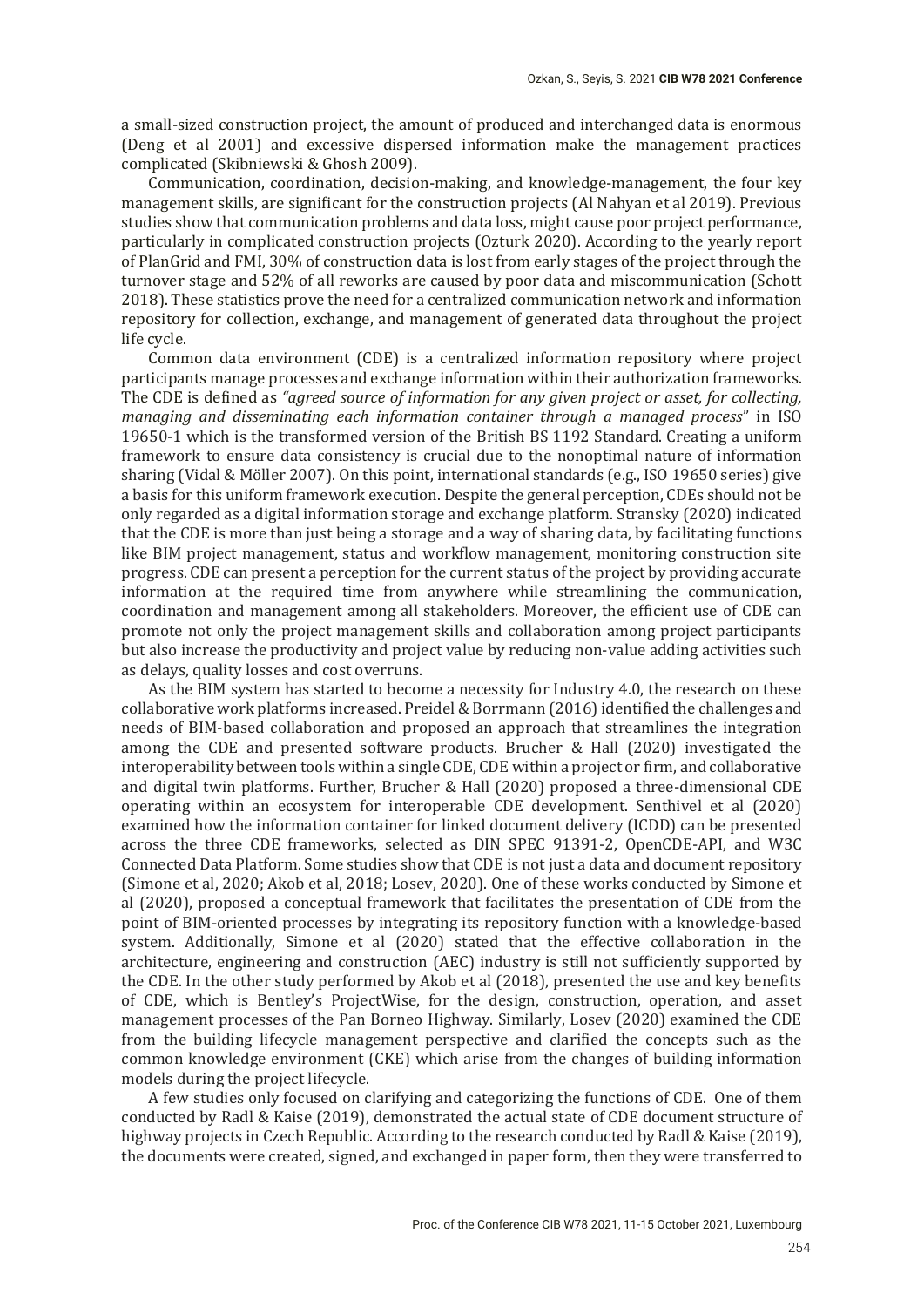the digital platform in highway projects of Czech Republic. The initial paper-based method does not fully meet the requirements of the digitalization, and indeed hinders the primary purpose of working in CDE. Thus, the research performed by Radl & Kaise (2019) is quite incapable to reveal the full potential of the CDE systems. A more recent study performed by Stransky (2020), conducted qualitative research on four common data environments, which are Dalux Tender, Viewpoint for Projects, Trimble Connect and Bentley ProjectWise in terms of their abilities for supporting procurement processes of subcontractors. The study of Stransky (2020) mainly relied on the online sources, questionnaires and slightingly supported by the literature background. In addition, the interviewees information, interview questions and durations were not clarified which are important features to collect valid data on the subject domain. Indeed, the expert-based research methods work more effectively when those experts are believed to have sufficient observation and knowledge regarding the technology of interest, but in the study conducted by Stransky (2020), it is doubtful how well the research questions fit the data collection approach. Another study performed by Klemt-Albert et al (2018), presented an approach about the implementation of standardized collaboration process, data, and issue management into a CDE. Klemt-Albert et al (2018) classified the content and processes within a CDE as models, comprehensive information, documents, drawings, workflows, collaborative communication. The classification developed by Klemt-Albert et al  $(2018)$  is based on the applicable functions such as import/exporting, versioning, querying, locking and sharing and the research is mainly focused on the integrated workflows and collaborative information management within the CDE concept.

The successful implementation and utilization of the CDE system can be achieved by starting to work in this environment from the early beginnings of the project. The project stakeholders can work on this collaborative environment throughout the project lifecycle. There are several dominant features of CDEs are: the collaboration and interoperability in design; bidding, tendering in pre-construction; communication and collaboration during construction; facility management during operation and management; knowledge management throughout all these phases. However, there is no comprehensive research which explains the full potential of the current CDE systems used during the project lifecycle. In this context, this study aims to identify and categorize the CDE functions that are utilized during the construction phase of the BIM-based construction projects from the main contractors' point of view. For this purpose, a literature review and semi-structured focused interviews with five industry professionals were conducted. Besides, online sources such as websites of CDE software were investigated. 53 functions were determined considering the triangulation results of literature review, interviews, and online resources. The identified functions were grouped into 12 management domains based on their dominant attributes. Accordingly, the findings of this study allow practitioners and researchers to have an overall insight to the abilities and capabilities of the CDEs.

### 2 Methodology

The research methodology of this study includes three steps which are review of the literature, investigation of the online sources addressing CDEs for BIM projects and semi-structured focused interviews with the subject matter experts (SMEs). A literature review based on the "common" data environment" and "information management" keywords were conducted to see the current state of the subject matter using Scopus Database. Webinars given by the industry professionals addressing the digitalization of the construction industry and online sources such as websites of software providers (e.g., Bentley, Autodesk, Oracle) were also investigated. In the second step, semi-structured focused interviews, the essential point of this research, were conducted online with five industry experts who have at least 4 years of experience in the BIM-based construction projects (Table 1). Interviewees are managers or consultants who work for the digitalization of the construction industry, who have experience in complex projects in various countries such as UAE, Turkey, Kuwait, Azerbaijan any many others. Semi-structured focused interviews with SMEs allows to examine the CDE system from the viewpoint of both consultants and system users.

An interview framework was prepared which consist of 12 questions divided into 4 main topics that are a general overview to information management, CDE systems, key performance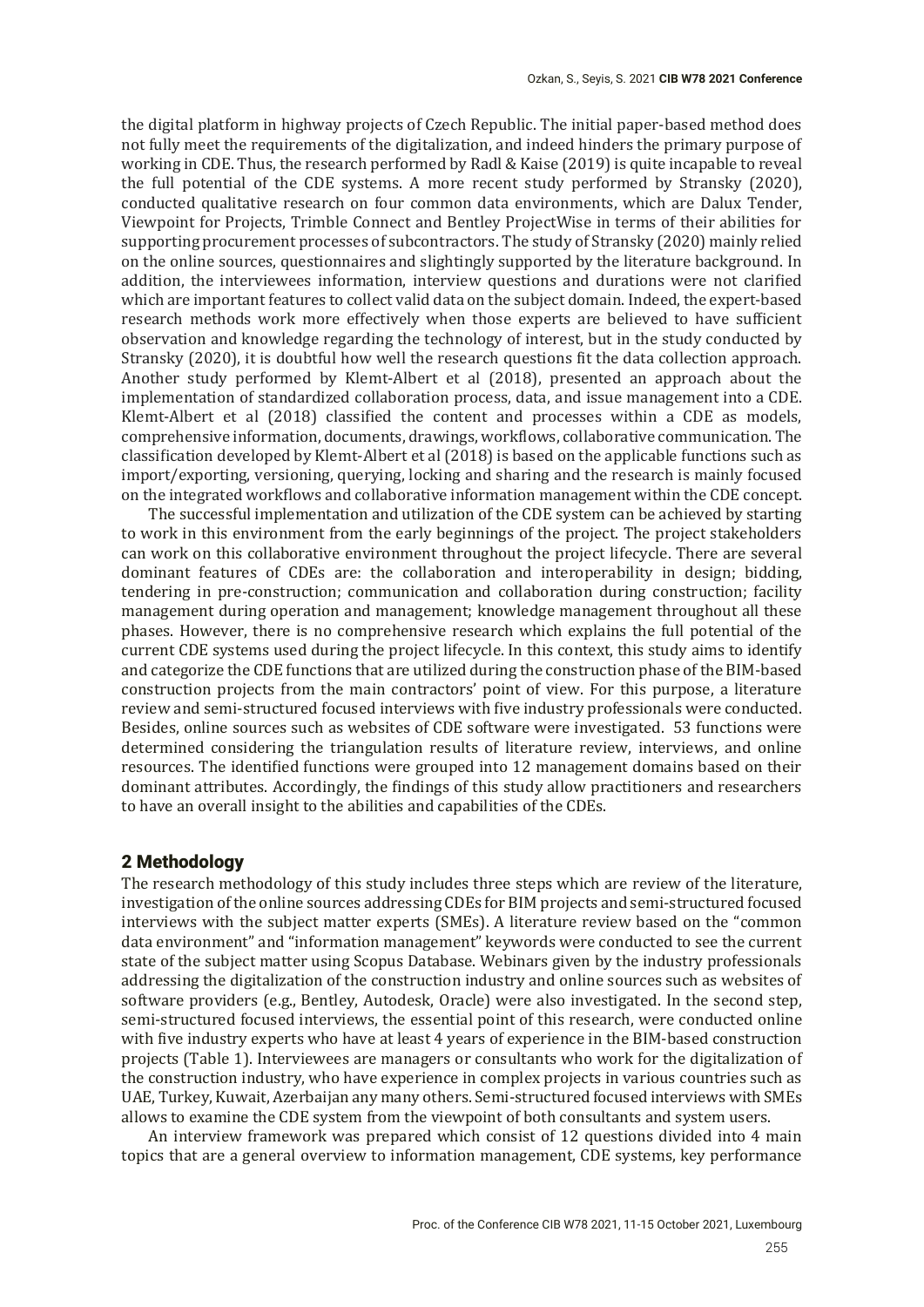indicators (KPIs) and the relations between CDE and KPIs. Explanatory interview questions were preferred to get experts' overall opinion about the CDE systems and additional, specific functions which are not mentioned in the literature, online sources, and webinars. The interview durations were approximately forty-five minutes to ninety minutes. Only one interviewee delivered the answers to the interview questions in written format. In the last step, the findings from various sources (i.e., literature, interviews, and online sources) were triangulated to identify the managerial functions of the CDE and categorized based on their key attributes.

| <b>Profession</b>                     | <b>Education</b> | <b>Title</b>                        | <b>Experience</b> in<br>construction<br>industry | <b>Experience</b><br>in BIM-based<br>projects | <b>Interview</b><br><b>Durations</b>         |
|---------------------------------------|------------------|-------------------------------------|--------------------------------------------------|-----------------------------------------------|----------------------------------------------|
| Electrical<br>electronics<br>engineer | B.Sc.<br>M.B.A.  | Digital<br>Transformation<br>Expert | 10                                               | 10                                            | $55 \text{ min}$                             |
| Mechanical<br>engineer                | B.Sc.<br>M.B.A.  | <b>BIM Consultant</b>               | 25                                               | 14                                            | $45 \text{ min}$                             |
| Architect                             | B.Sc.<br>M.Sc.   | Global BIM<br>Manager               | 18                                               | 18                                            | $90 \text{ min}$                             |
| Civil<br>Engineer                     | B.Sc.            | Digital<br>Transformation<br>Expert | 9                                                | 4                                             | 90 min                                       |
| Mechanical<br>engineer                | B.Sc.            | <b>BIM Manager</b>                  | 14                                               | 14                                            | Answers<br>delivered in<br>written<br>format |
|                                       |                  |                                     |                                                  |                                               |                                              |

**Table 1.** Profile of interview participants

## 3 Classification of CDE functions based on managerial attributes

According to the triangulation results of the literature, interviews, and online sources, 53 general functions of CDEs related to the construction processes were identified and grouped under 12 main management domains based on their dominant attributes. The functions and relevant categorizations are provided in Table 2.

### **3.1 Contract Management**

Several change orders may occur in the construction projects. The reasons of change orders (i.e., variation order) can be inaccurate drawings, specifications in design or contract, inadequate budgets and schedules, unforeseen events and obstructions, change in worker or material conditions. These changes on the contracts must be approved by related parties which can be time-consuming and require patience. A formalized approach should be adopted while managing change orders to prevent failure of the project or costly delays occurrences. Similarly, claims, extension of time request processes should be executed to prevent disagreements in an efficient way. Digitalization in the AEC industry helps to reduce the time and expenditures wasted for variation orders. Fast and accurate changes in the contract may even led your project moving forward by mitigating the time wasted for inadequate or error-prone implementations. In addition, progress claim request (claims for payment) and progress payments processes can be reviewed and approved according to the specified rules explained in the contract documents. Monitoring cost changes in the contracts may help contractors to forecast the aspect of alterations on the overall project budget and progress payments.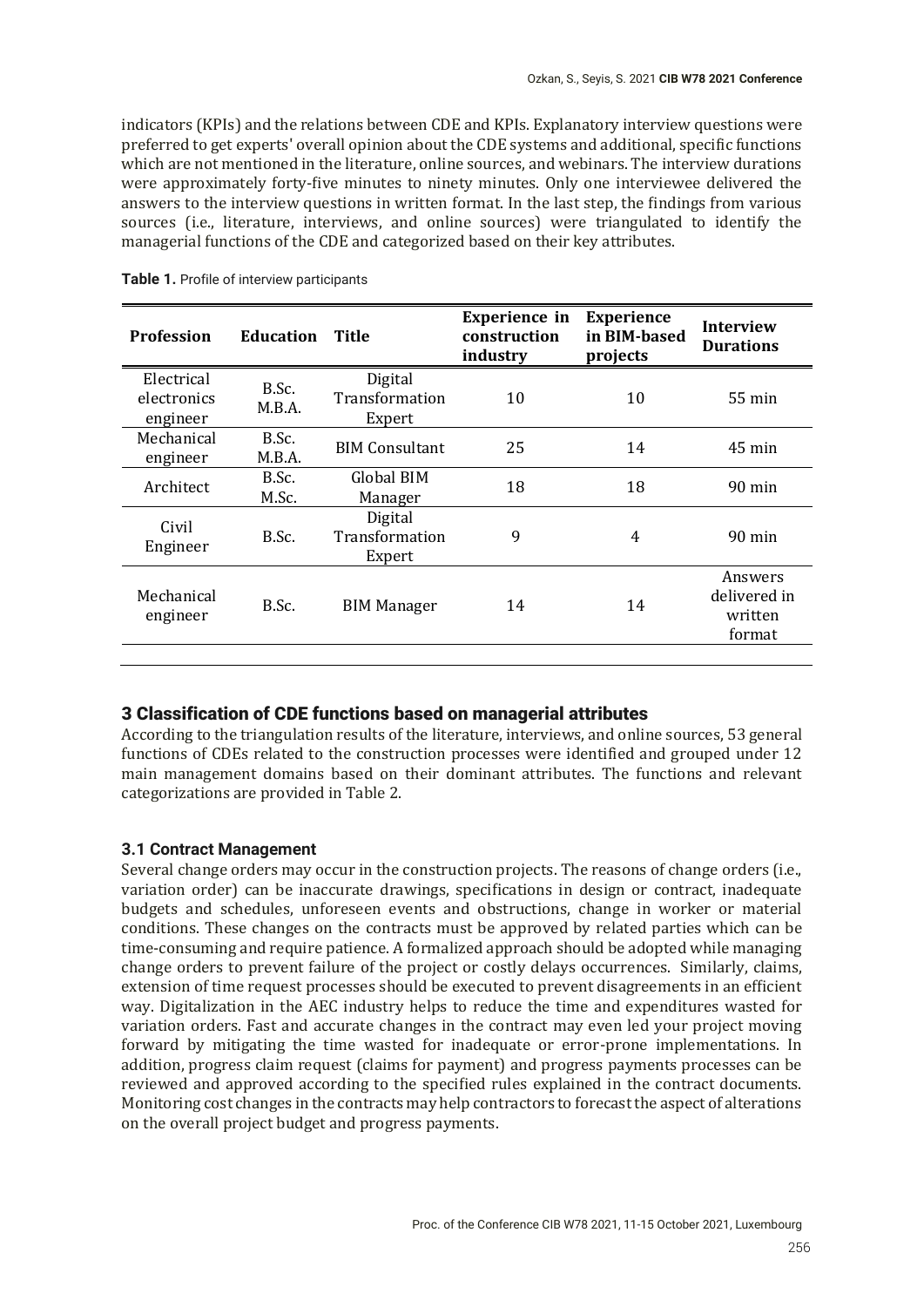| <b>Management Domains</b>             | <b>CDE</b> functions                                                                                               |
|---------------------------------------|--------------------------------------------------------------------------------------------------------------------|
| <b>Contract Management</b>            | Review & management of contracts                                                                                   |
|                                       | Extension of time (EOT) requests                                                                                   |
|                                       | Change request & orders (variation order)                                                                          |
|                                       | Claims                                                                                                             |
|                                       | Progress Payment protocols                                                                                         |
|                                       | Bidding & tendering & offers                                                                                       |
| <b>Design Management</b>              | Review of design documentation                                                                                     |
|                                       | BIM model coordination & 3D views                                                                                  |
|                                       | Model version control & comparisons                                                                                |
|                                       | Shop drawings                                                                                                      |
|                                       | Design collaboration                                                                                               |
| <b>Document Management</b>            | Work-in-progress, Shared, Published, Archive stages<br>Storage, monitoring, management and access for all kinds of |
|                                       | documents                                                                                                          |
|                                       | Document version control                                                                                           |
|                                       | Advanced & standardized forms                                                                                      |
|                                       | Authorization permits                                                                                              |
| <b>Communication Management</b>       | Standardized collaboration processes                                                                               |
|                                       | Mail/messaging                                                                                                     |
|                                       | Notifications                                                                                                      |
|                                       | Transmittals                                                                                                       |
| <b>Deliverable Management</b>         | Submittals                                                                                                         |
|                                       | <b>RFIs</b>                                                                                                        |
| <b>Workflow Management</b>            | Review/Approval processes                                                                                          |
|                                       | Manage, resolve, report Issue & Markups                                                                            |
|                                       | Responsibility & role assignments                                                                                  |
|                                       | Task assignments                                                                                                   |
| <b>QA/QC Management</b>               | Access to standards, guidelines, specifications                                                                    |
|                                       | Method of statement submission (MS)<br>Work inspection reports (WIR)                                               |
|                                       | Test plans (including hold & witness point)                                                                        |
|                                       | Non-conformance reports (NCR)                                                                                      |
|                                       | Verification & Validation (V&V) processes                                                                          |
| <b>HSE Management</b>                 | Accident, incident, near miss investigation reports                                                                |
|                                       | Corrective, prohibitor activity assignment & inspection                                                            |
|                                       | Permit to work (PTW)                                                                                               |
|                                       | HSE training, PPE delivery tracking forms                                                                          |
|                                       | Return to work authorization                                                                                       |
|                                       | Environmental impact assessments                                                                                   |
|                                       | Notice of improvement & prohibition                                                                                |
| <b>Procurement Management</b>         | Demand management                                                                                                  |
|                                       | Procurement order monitoring                                                                                       |
|                                       | Supplies flow monitoring                                                                                           |
|                                       | Inventory control & material withdraw                                                                              |
| <b>Project Performance Management</b> | Managing supplier contracts<br>Proactive progress monitoring                                                       |
|                                       | Progress reporting                                                                                                 |
|                                       | Real-time analytics & dashboards                                                                                   |
|                                       | <b>KPI</b> monitoring                                                                                              |
|                                       | Accountability assessments by audit trails                                                                         |
| <b>Handover Management</b>            | Import & export COBie data                                                                                         |
|                                       | As-built BIM models                                                                                                |
| <b>Knowledge Management</b>           | Records of the project information for the future projects                                                         |
|                                       | Accumulating, storing, sharing existing knowledge                                                                  |
|                                       |                                                                                                                    |

**Table 2.** CDE functions and categorization based on managerial attributes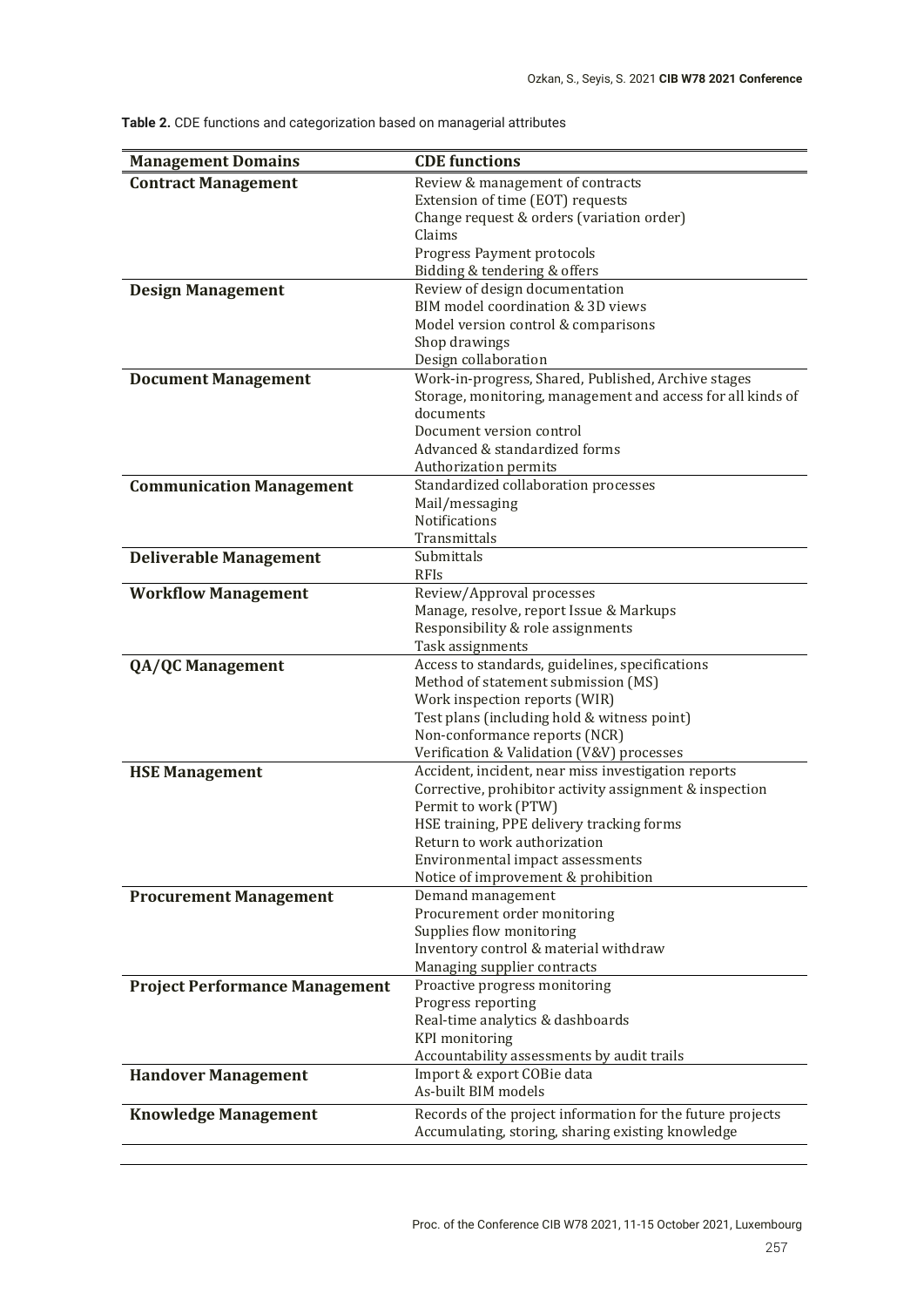## **3.2 Design Management**

In this study, the CDE functions categorized under design management indicate the functions to facilitate design management during the construction stage. Project participants can review the accurate design documents related to the implementation at any time in a CDE environment. Shop drawings can be generated, reviewed, approved, and distributed through the necessary departments using CDE. The CDE can provide model version control and comparisons which further prevents the implementation defects and reworks. Keeping the BIM models updated during the construction process is critical for the latter phases of project lifecycle. Working in a CDE streamlines the BIM model coordination by connecting teams, models, project data and supporting interoperable data formats such as industry foundation classes (IFC). Reviewing the ͵D drawings regardless of their native software preferences is possible using suitable CDE software.

## **3.3 Document Management**

The execution of construction projects requires numerous data and information transmittal among project participants. Paper-based ways of communication and information storage are time-consuming, and they may cause error-prone activities that directly reduce the project productivity. Data and document losses may arise due to the manual exchange and conservation which causes delays and additional costs. Instead of traditional ways of document storage, digitalized and centralized document repositories are crucial for reducing such non-value adding activities during construction process. Secured storage, monitoring, management of all kinds of documents, such as PDFs, spreadsheets, DWGs, and their version controls can be effectively and efficiently accomplished by the usage of the CDEs. In fact, CDEs help project participants to create, upload, update or revise any kind of documents, such as drawings, RFIs, specifications by staying loyal to the predefined document management protocols. The phases and collaboration levels of data interaction consists of four phases, work in progress, shared, published and archive, as specified in ISO 19650-1. Work in progress module enables the task teams working only within the team and the produced documents cannot be seen by other parties. After the check, review and approval process, the documents can be shared among the project team. The information/documentation is reviewed and authorized for the use in later phases of construction in the published module. All documents and audit trails are recorded and stored in the archive module. Security and visibility of these documents can be controlled with the authorization permits. In accordance, advanced and standardized forms of documents prevent the complexity. Moreover, automatized processes such as automatic cover letter production may accelerate the document development.

### **3.4 Communication Management**

Inefficient and poor communication among project stakeholders cause several reworks throughout the project delivery process. Straightforward and standardized communication is one of the key pillars in construction management which facilitates the productivity by reducing the time wasted for searching information among numerous e-mails. The CDE enhances the efficient collaboration by providing a centralized communication network without using traditional ways of communication such as phone calls, e-mails, and paper-based processes. Advanced communication among stakeholders can reduce the RFI submissions nearly 50% ranging the email and messaging processes that help to prevent the e-mail accumulation and notifications for the tasks or project participants and to fulfill the project requirements on time (Oracle, 2021). The transmittals are a form of communication in the CDEs which contributes to the audit trails and facilitates staying loyal to the planned schedule.

### **3.5 Deliverable Management**

Deliverable management refers to the internal deliverables (i.e., submittals and request for information (RFIs)) which should be delivered to the related project teams in the construction stage. Appointing parties should manage the submittals derived from the appointed parties to obtain each aspect of the project information. However, submittal processes in paper form may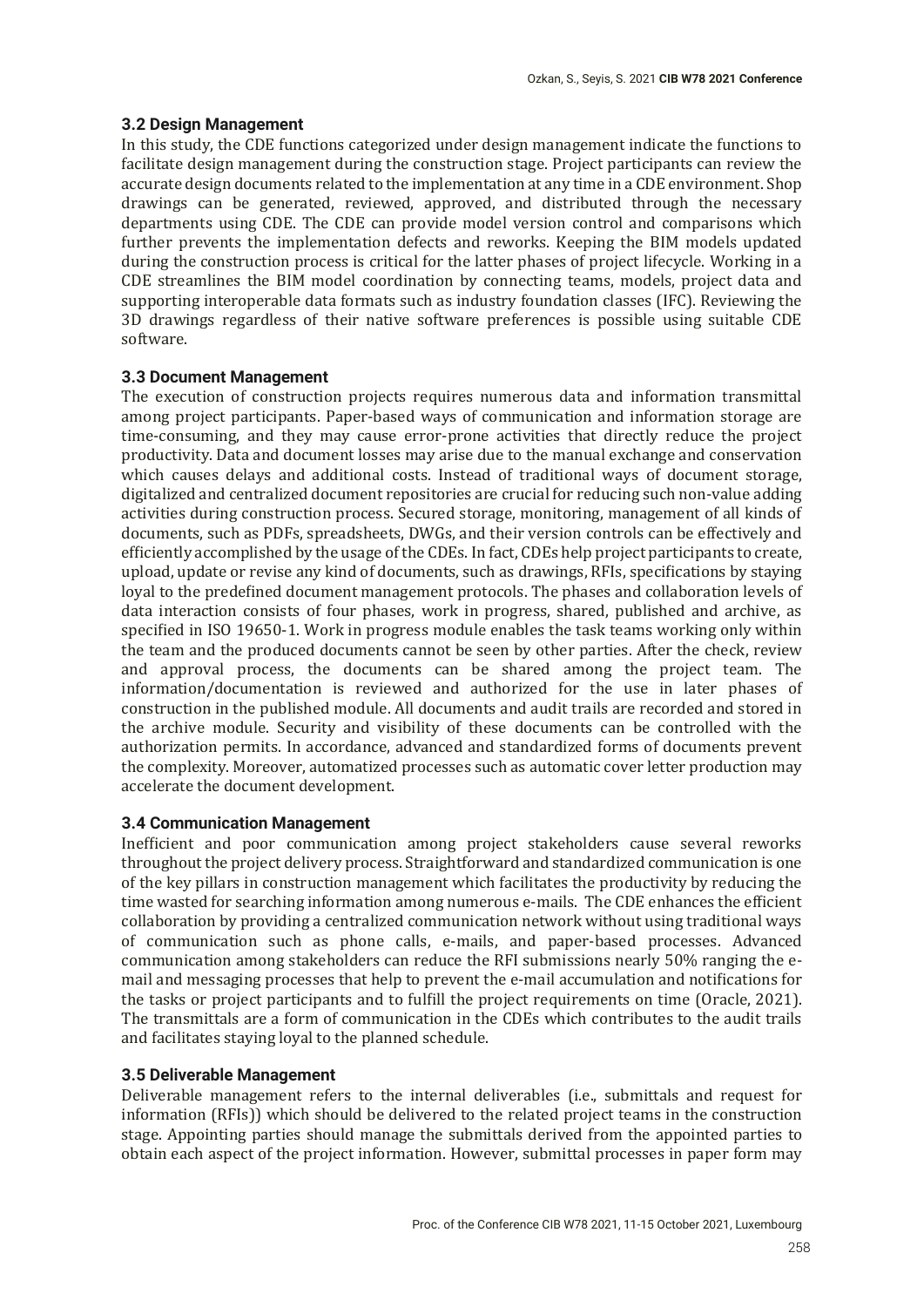take a long time and lead to errors in construction which further causes rework and delays. Probability of reworks and delays can be eliminated by the usage of automated, digital submittal logs within the CDEs. Similarly, on time responses to the RFIs are critical for preventing costly delays, reworks, conflicts, and disagreements. In fact, using one digital platform with the participation of all stakeholders to create and manage RFIs is essential for achieving the projects on time, budget, and quality.

## **3.6 Workflow Management**

One of the key factors for streamlining the workflows is straightforward coordination among project participants. Generally, data and systems are in separate localizations which may cause repetitive data entries. Collaborative, standardized, integrated, and automated workflow management to coordinate tasks and deliver information between participants and systems can improve efficiency, consistency, and responsiveness. Particularly, change orders and RFIs require a set of review, approval actions by responsible parties. The execution of review and approval processes in a digital platform reduces the non-value adding activities such as paper-based deliveries and wet signature-based approvals. On the other hand, issue management through CDEs, can help to integrate different systems and can be supported by the markups. For example, an issue related to the design can be stated directly in the BIM model with markups then related notifications can be sent to the responsible parties automatically. Responsibility, role, and task assignments ensure the transparency of duties and project participants can monitor their progress and their next actions with the deadlines.

# **3.7 Quality Assurance/Quality Control (QA/QC) Management**

QA/QC department is responsible for the execution of required processes to prevent defects and inspection of products or productions to detect and remove the defects if they exist. These processes are standardized by the regulatory norms such as ISO 9001 and require plenty of review, approval, check, test, and validation processes before, during and after the implementation to ensure compliance with contract terms and conditions. Efficient management of quality assurance and control processes facilitate to meet contract, standard requirements, client needs and satisfaction while reducing the reworks which causes delays and additional costs to the project. The CDE enables a streamlined transmission among subcontractors, suppliers and controllers which supports the execution of efficient quality management. Participants can easily access the standards, guidelines, specifications and submit and review the method of statements ȋMSȌ related to the procedure of an activity. Work inspections and test plans, including hold point and witness point steps, can be executed properly. Non-conformance reports (NCR) can be generated, supported by the attachments (e.g., measurements, photographs, test reports) and transmitted to responsible parties in a standardized way. Verification and validation processes can be streamlined among the designer, client, and contractor. Improving the  $QA/QC$  efficiency, by the help of a collaborative work environment, re-works and contractual incompatibilities can be reduced while the quality of the construction works increases.

### **3.8 Health, Safety and Environment (HSE) Management**

The efficient monitoring and management of HSE processes are possible within the CDE scope. Using a centralized environment to manage HSE processes among project participants may accelerate the response and close off time while reducing the risks and ensuring safety in the project. Accident, incident and near miss investigations can be conducted and supported by the attachments such as pictures from construction site that provide detailed information about the dangerous situations. The HSE department can derive the information related to breaches and risks by allowing improvement and prohibition notices. Afterwards, corrective and prohibitor activities can be assigned to the responsible parties which enables auditable, real-time action tracking. HSE performance analysis can be performed in terms of performances of stakeholders, incident trends such as accident location, time, occupation, and root causes such as deficiencies, mistakes. The HSE performance analysis facilitates to fulfill the regulatory requirements. Advanced analytics helps HSE officers to deeply understand the incident trends, root causes and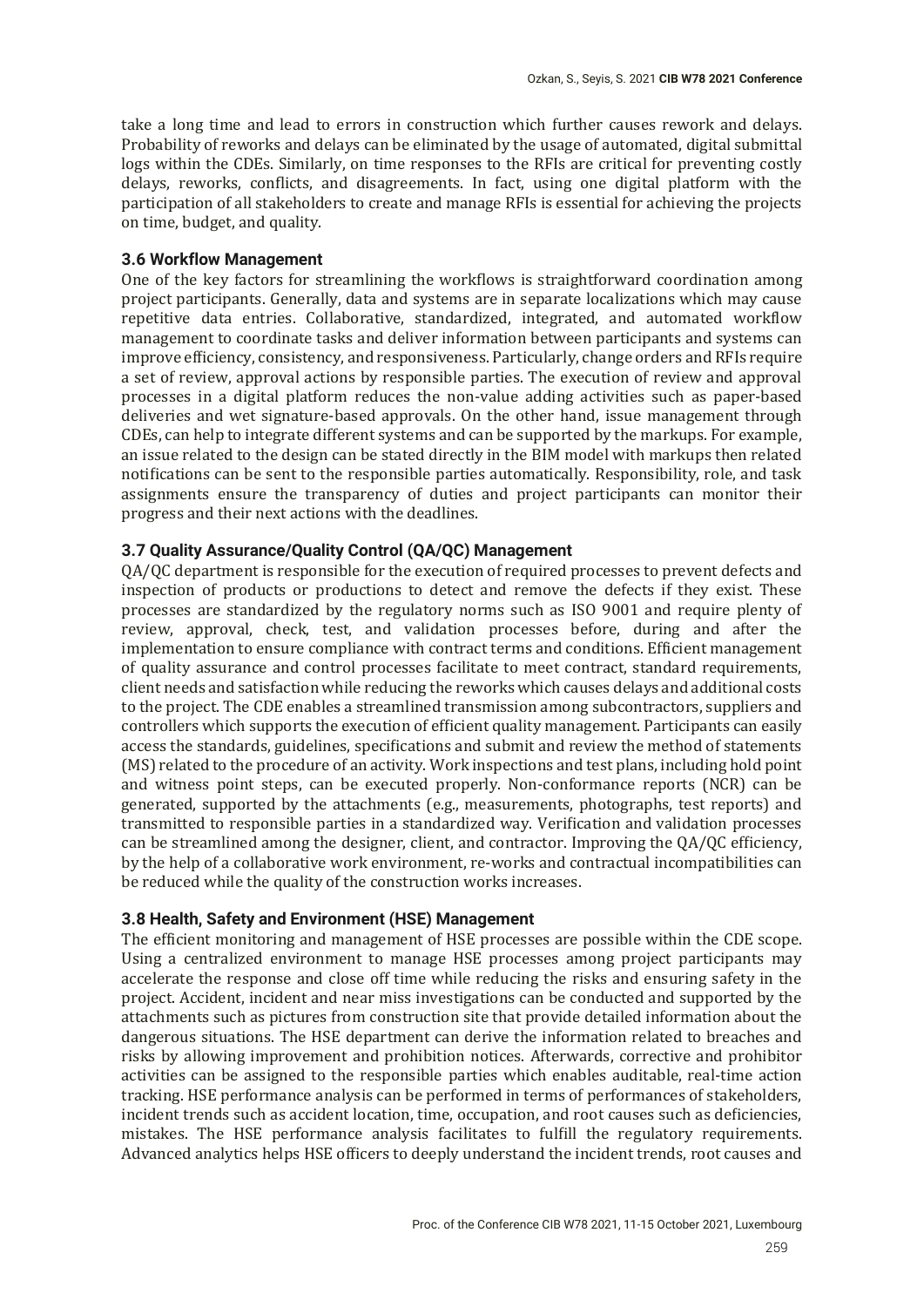accelerates taking action before something happens on the project site. This feature reduces risks and prevents further incidents. Permit to work documents, safety walk inspections, return to work authorizations and forms of HSE training and personal protective equipment (PPE) delivery forms can be followed through a digitalized and standardized process. Additionally, environmental data including waste, air, fuel, energy can be maintained to reveal their aspects by generating reports in CDEs.

## **3.9 Procurement Management**

The procurement processes are time-sensitive activities in construction due to numerous purchases of various materials, equipment and machinery services from different vendors or suppliers. For this reason, procurement processes should be monitored accurately to prevent any delays and deficiencies in production. Executing the procurement processes and managing the supplier contracts in CDEs mitigate the misunderstandings among buyers and suppliers while improving the procurement decisions and makes the effective procurement process tracking possible from planning to material withdrawals. Procurement demands and orders can be managed during all the stages and approvals can be recorded in a collaborative environment. Supplies flow can be monitored including logistics and material acceptances. Hence, accurate, reliable and up to date information in the digital data repository allows to see the real-time situation from inventory controls to material withdraws from warehouses.

## **3.10 Project Performance Management**

The project performance drivers can directly focus on the status and outputs of the construction project by the advanced and real-time analytics in CDEs, instead of wasting time for collecting data from the various departments individually. Key performance indicators (KPIs) are important to facilitate the performance measurements. The accurate recordings of information in the CDE facilitates and increases the reliability of the KPI assessments. The KPIs can be specialized based on the firm or project needs. Tracking any kind of performance indicators becomes possible within the CDE boundaries. Quick access to the real-time and trustworthy project status is crucial for enabling accurate decision-making. The progress monitoring function is utilized by different departments and can be customized by their needs. For example, the real-time dashboards can be related to the QA/QC department which highlights the current status of work inspection reports, NCRs based on their work disciplines, classifications and average times taken to fix defects. Similarly, administrative departments dashboards can clarify the project work status, workloads, completion percentages, schedule performance index (SPI), budget variances, cost performance index  $(CPI)$ , rework costs as well as HSE issues such as accident-free days and many other aspects. Automatized reporting function helps to save time on the project while providing standardization. Accountability assessments by audit trails may help to detect deficiencies in the processes or stakeholder capabilities. Thus, records of audit trails help decision-makers to take the necessary actions against the mitigation of these deficiencies. Accordingly, the data-driven management approach increases the company's value and may facilitate the company's competitive advantage.

### **3.11 Handover Management**

The handover phase is the final stage of the construction works and delivery of the assets to the client. The client takes over the asset and relevant information from the contractor. Traditionally, the information related to the building consists of numerous documents and drawings in the paper format. These papers are in a part of a building, and it is hard to find the exact document when information related to a part of building, or an object is required. In the BIM-based projects, instead of paper-based document delivery, the contractor delivers the as-built BIM model and construction operations building information exchange (COBie) data to the client. These assets and information in the CDEs can be used in the facility management actions by the owner.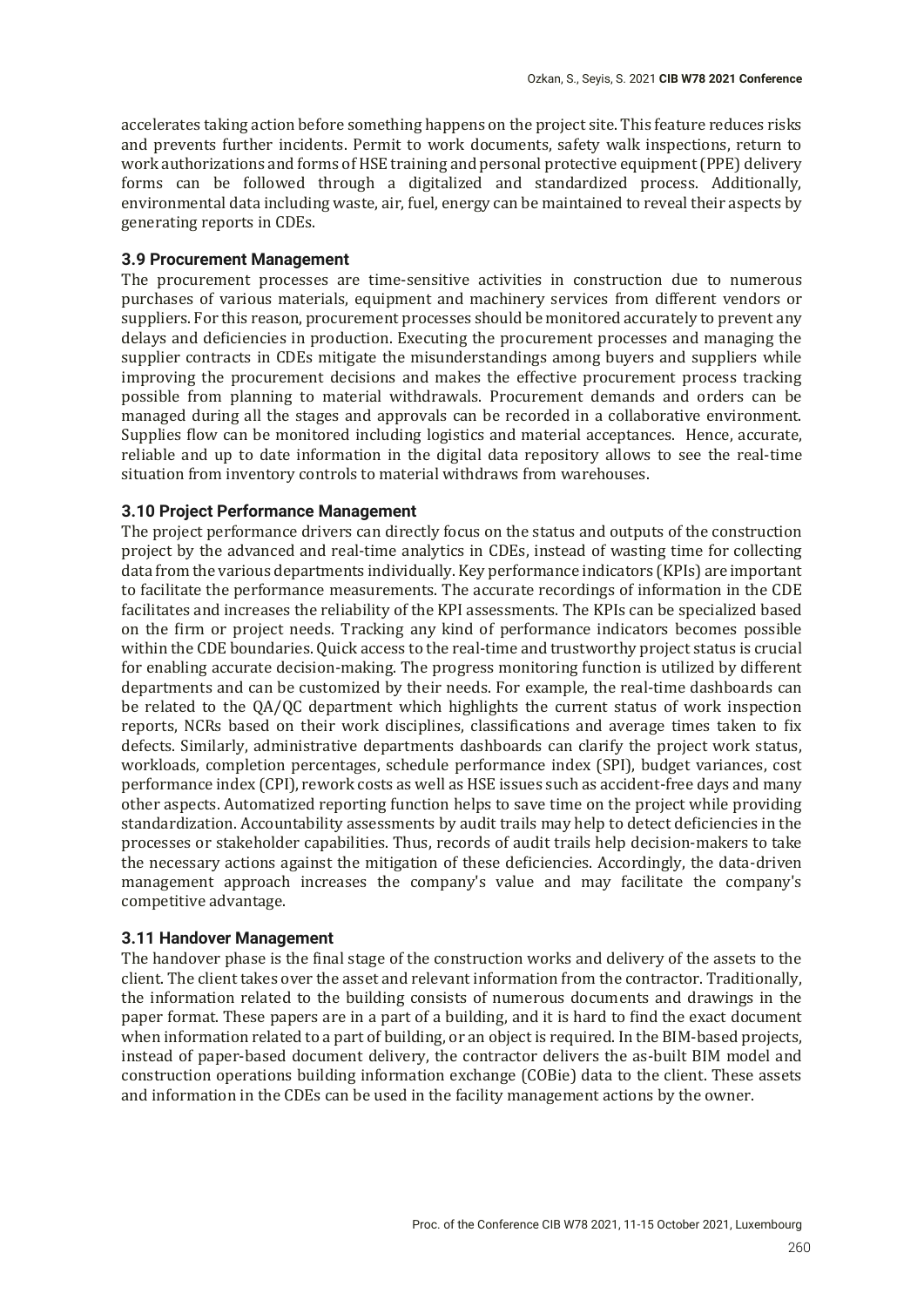## **3.12 Knowledge Management**

Knowledge management (KM) refers to creating, sharing, using, and managing the accumulated knowledge held within the organization  $\int G \cdot dA \cdot dA$  Girard 2015). However, without having standardized and digitized information repository, it is hard to query the information such as common defects and errors, successful resolving actions that occurred during the previous construction projects. Gaining knowledge and obtaining lessons-learnt cases could be achieved by only keeping the records of previous project information. Accumulation and storage of the knowledge in CDEs enables the knowledge sharing among the firm boundaries. Hence, access to accumulated knowledge via CDE may increase the present and even future projects performances.

# 4 Discussion

In this research, the classification of CDE functions were made based on the general management processes performed in a construction project. All phases in a construction project (e.g., design, construction, facility management) are interrelated. Therefore, it is also possible to consider a function under two or more management domains. For example, any kind of documents and processes have a review, approval protocols. Instead of adding every single review, approval functions, such as method of statement approval or RFI review, all the reviews and approvals related to the processes, are placed under workflow management. Change order management is a process which affects multiple parties involved and the aspects such as design, cost and scheduling, contracts, and quality. In fact, change orders are placed under contract management as change orders may require contractual changes including updated cost and scheduling. The cost and schedule management domains may also be inserted to Table 2; however, no such distinction has been made because all functions influence overall project cost and schedule. Instead, cost and schedule management issues are placed under project performance management (PPM) domain. Likewise, progress and KPI monitoring, progress reporting and realtime analytics under the PPM domain comprises all the aspects such as HSE, quality or document management statuses. However, the functions are placed under the most matching management domain instead of multiple placings to prevent information congestion and confusion. This way of categorization ensures to mitigate the data repetition. Consequently, this study achieved the proposed objective by giving clarified CDE function categorizations.

# 5 Conclusion

This research identifies and categorizes the CDE functions during the construction stage of a BIMbased project throughout literature review, semi-structured focused interviews and online sources. By triangulating the outputs of these different sources, 53 functions were identified. These 53 functions were categorized under 12 main domains which are management of contract, design, document, communication, deliverable, workflow, QA/QC, HSE, procurement, project performance, handover, and knowledge. The findings of this study will provide an overall insight about the CDE abilities from the contractor's point of view. This research can promote the use of CDEs in the construction projects to increase efficiency and productivity in the industry. Hence, this study contributes to the AEC literature and industry by presenting an overview about the CDE functions that are utilized in the construction phase of BIM-based construction projects. The functions and processes may vary by companies. Therefore, the results could be extended by adding different domains in the future studies.

# Acknowledgements

The authors would like to thank all experts who participated in the interview for their collaboration and valuable opinions.